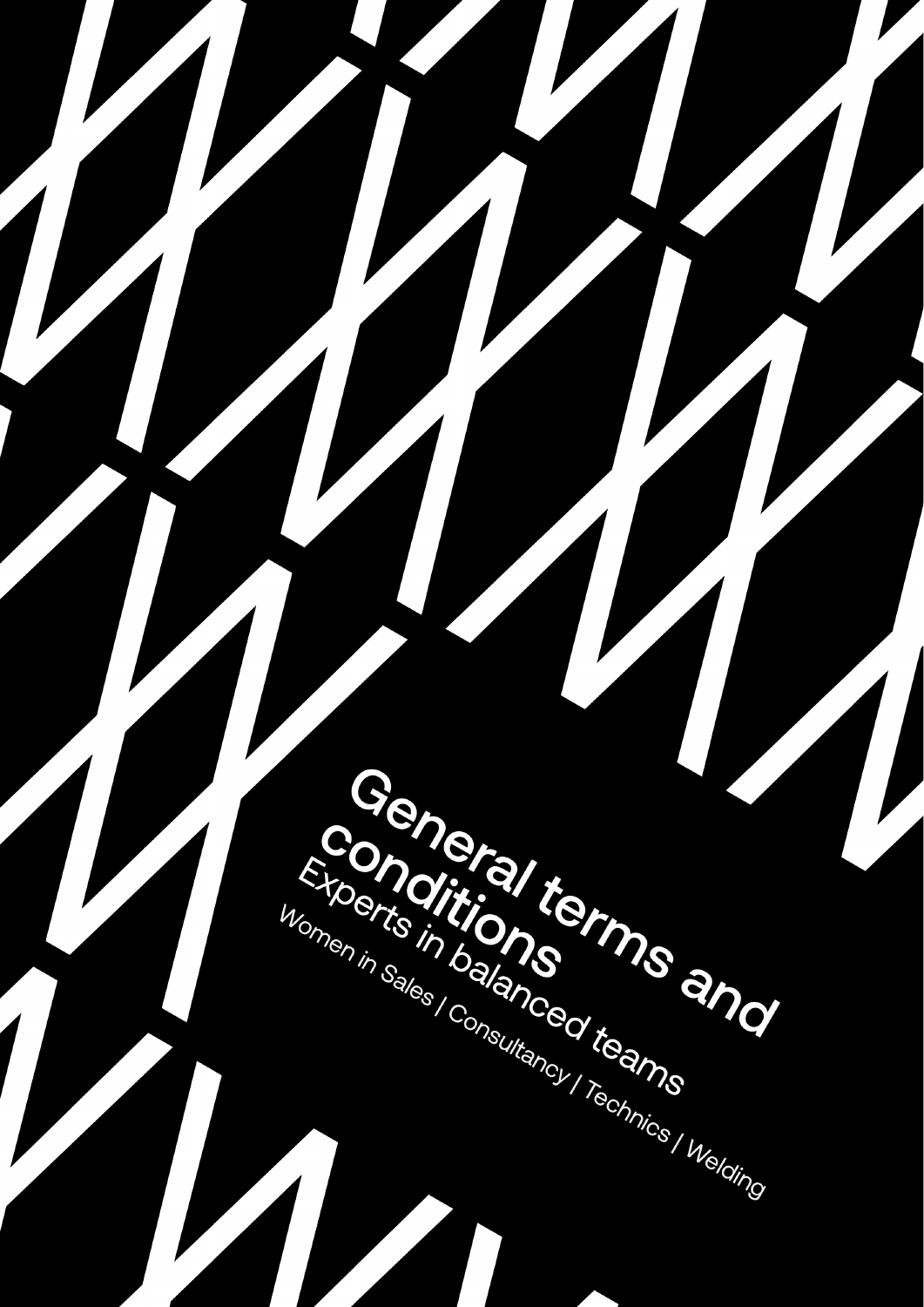# General terms and conditions

Of Secondment of Women in Sales B.V.

# **Article 1. Scope**

- 1. These general terms and conditions apply to all quotations, offers and agreements with regard to the services provided by Women in Sales B.V. The general terms and conditions apply to all legal relationships between Women in Sales Detachering B.V. and any client, as well as to all legal relationships between the client and (legal) persons used by Women in Sales B.V. to carry out an assignment.
- 2. Deviations from and/or additions to these general terms and conditions can be agreed on explicitly in writing only. Deviations are only incidental in nature. The client cannot derive any rights from a deviation from the general terms and conditions, agreed on in a previous assignment.
- 3. The applicability of the general terms and conditions of the client, by whatever name, is hereby explicitly excluded.
- 4. If one or more provisions of these general terms and conditions are partly or fully null and void or partly or fully voided, the other provisions remain fully applicable.
- 5. The content of the Women in Sales B.V. website, as well as the content of all other communications on the Internet, has been compiled with the greatest care. Women in Sales B.V. cannot guarantee the nature, correctness or content of this information. Women in Sales B.V. is not liable for any errors or inaccuracies or for the consequences resulting from the use of the information concerned.
- 6. The term 'in writing' or 'written' in these general terms and conditions also includes documents that are sent electronically, such as e-mail and fax messages.

# **Article 2. Offers and prices**

- 1. All quotations made by Women in Sales B.V. are without obligation, unless explicitly agreed otherwise in writing.
- 2. If during the performance of the work, it appears that a price increase of more than 10% of the quoted price will arise, the client will be contacted about this first, if the circumstances allow this.
- 3. In the event of a price increase of less than the percentage referred to in paragraph 2, the obligation referred to in paragraph 2 lapses and the client is deemed to tacitly agree to this price increase.
- 4. The client has the right to demand from Women in Sales B.V. to demonstrate that a passed on price increase is realistic.
- 5. Unless otherwise agreed on in writing, the amount charged as a fee is calculated on the basis of the time spent, applying the usual hourly rates of Women in Sales B.V.
- 6. Travel costs can also be charged, if agreed and recorded in writing.
- 7. The costs (disbursements) incurred by Women in Sales B.V. will be charged to the client. These costs may include shipping costs, transport costs, fees, materials used, telephone and fax costs and expense claims from third parties engaged.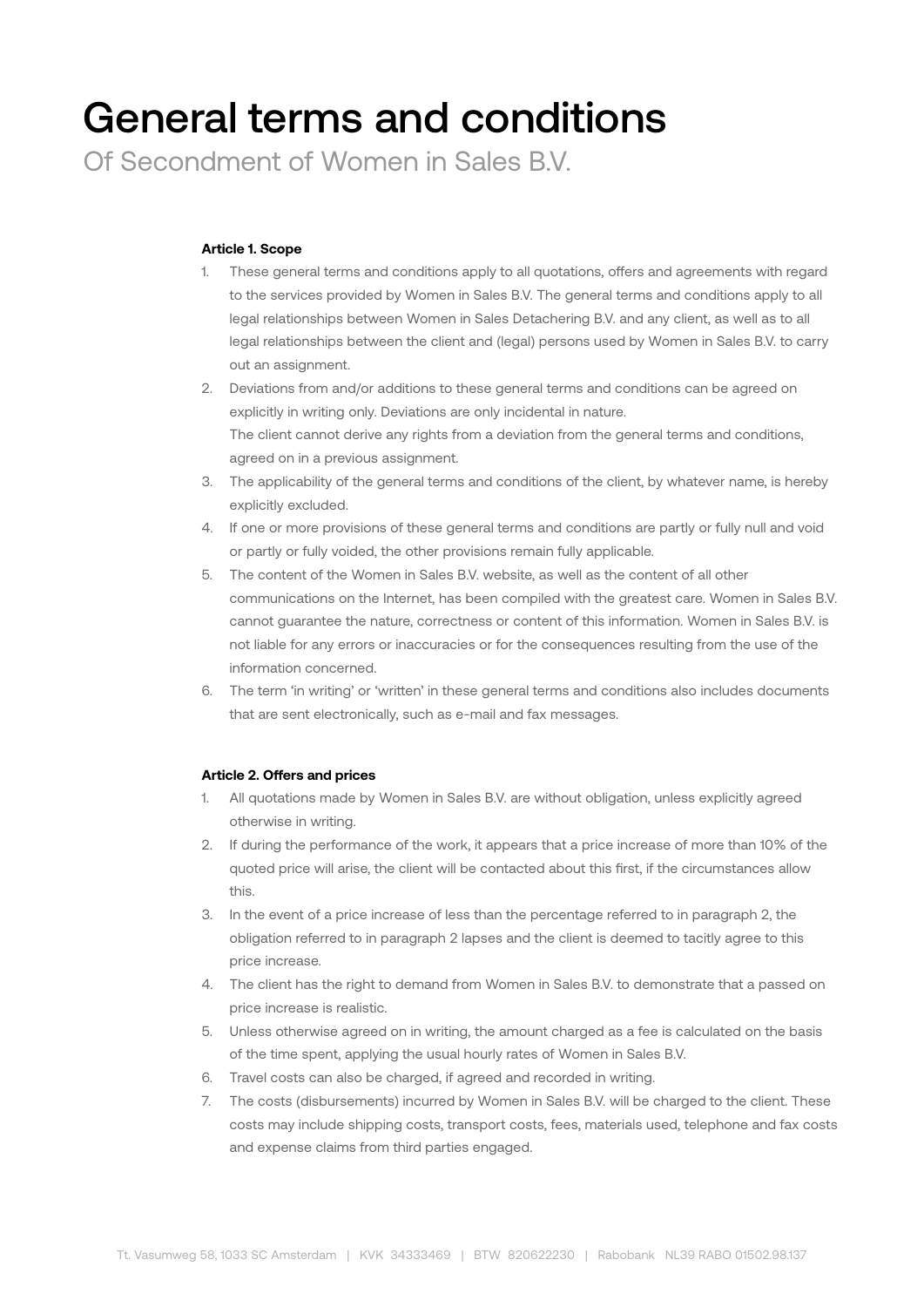8. All prices are exclusive of VAT, unless explicitly specified otherwise. Women in Sales B.V. is entitled to pass the charges of each change to the VAT rate to the client.

#### **Article 3. Formation of agreement**

An agreement between Women in Sales B.V. and the client is concluded:

- by acceptance of a quotation by the client within the set acceptance period, or
- upon receipt by Women in Sales B.V. of a signed order confirmation, or
- by the start of the services provided by Women in Sales B.V. without the client objecting to this immediately after first becoming aware of this.

#### **Article 4. Execution of the agreement**

- 1. Women in Sales B.V. will perform the agreement to the best of its knowledge and ability and in accordance with high standards.
- 2. All statements and/or references to the services and products of Women in Sales B.V. are made to the best of Women in Sales B.V.'s knowledge but can reasonably deviate from this during the performance of the agreement.
- 3. Errors and/or deviations of a minor nature in or during the performance of the agreement cannot be a reason for termination of the agreement, refusal to have the agreement performed, suspension of any payment obligation or for changing the agreed price.
- 4. Women in Sales B.V. supports the client by making a temporary worker available for the performance of the agreed work. The term of deployment of a temporary worker is specified in the agreement as referred to in Article 3. When performing the agreement, Women in Sales B.V. has complete freedom to determine who carries out the assignment.
- 5. The client ensures the assigned worker is able to carry out his work properly and to provide him - free of charge - with adequate workspace and facilities, all this in accordance with the applicable working conditions rules.
- 6. If and insofar as required for a proper performance of the agreement, Women in Sales B.V. is entitled to have certain work carried out by third parties.
- 7. Changing the person who performs the agreement is permitted without prior consultation with the client.

#### **Article 5. Changes to the agreement**

- 1. If during the performance of the agreement, it appears that proper performance requires the work to be carried out to be amended or supplemented, the parties will amend the agreement accordingly, in good time and by mutual consultation.
- 2. Changes in or to the assignment are only binding on Women in Sales B.V. insofar as it has accepted these changes in writing or insofar as it has effectively started the performance of the changed assignment.
- 3. Changes in or to the assignment may result in the agreed price and/or the schedule and duration of the assignment being affected. If that is the case, Women in Sales B.V. will inform the client about this in advance, unless the changes are of minor significance. These changes do not form a reason to terminate the assignment.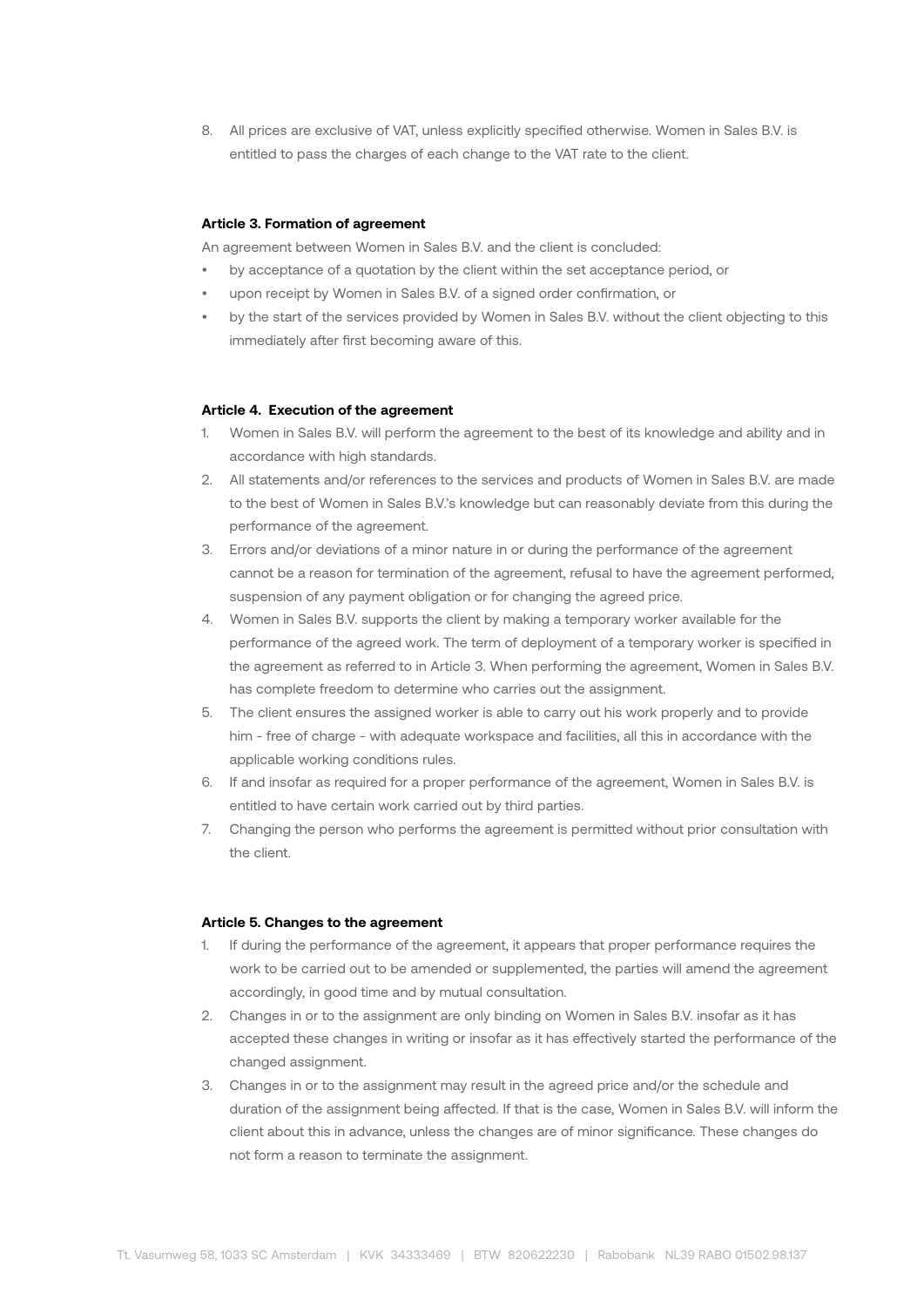- 4. If the client makes a request to change the assignment, Women in Sales B.V. will notify the client of the consequences.
- 5. Changes required by the client after the assignment has been issued must be notified to Women in Sales B.V. in a timely manner and in writing. If they are given verbally or by telephone, the risk with regard to the manner of performance of the changed assignment will be borne by the client.
- 6. If Women in Sales B.V. expresses itself negatively towards the client with regard to these changes, but the client persists in their implementation, the consequences of these changes and the result thereof will be entirely at the expense and risk of the client.

#### **Article 6. Provision of data**

- 1. The client ensures that all data required by Women in Sales B.V. for the adequate performance of the assignment is provided to Women in Sales B.V. in the desired form.
- 2. Women in Sales B.V. is entitled to suspend the performance of the assignment until the client has fulfilled the obligation referred to in the previous paragraph.
- 3. The client ensures that the data referred to in the first paragraph is correct and complete and indemnifies Women in Sales B.V. against any consequences arising from the incorrectness of the data.

## **Article 7. Cancellation**

- 1. An assignment that has already commenced can be cancelled only if and insofar as Women in Sales B.V. explicitly agrees to that. The grounds on which Women in Sales B.V. accepts a possible cancellation are entirely at its discretion and by no means set a precedent. Therefore, the client cannot derive any rights from the grounds on which Women in Sales B.V. has agreed to a possible earlier cancellation.
- 2. If Women in Sales B.V. agrees to a cancellation at the client's request, Women in Sales B.V. is entitled to charge the client for all costs incurred by Women in Sales B.V. at that time, plus compensation for loss of income.
- 3. If one of the conditions referred to in this article is not met, the client remains liable for the entire fee associated with the assignment. As for the cancellation with regard to an assignment to provide training activities and/or courses, the following applies:
- cancellation can be effectuated free of charge up to four (4) weeks before the day on which the assignment was to be performed.
- in the event of cancellation between four (4) and two (2) weeks before the day on which the assignment was to be performed, fifty percent (50%) of the agreed fee is due.
- in the event of cancellation less than two (2) weeks before the day on which the assignment was to be performed, one hundred percent (100%) of the agreed fee is owed. The cancellation costs referred to will not be due if one of the parties can arrange for replacement participant(s).
- 4. Premature termination by the client or a participant does not lead to a claim for a refund of (part of) the agreed fee..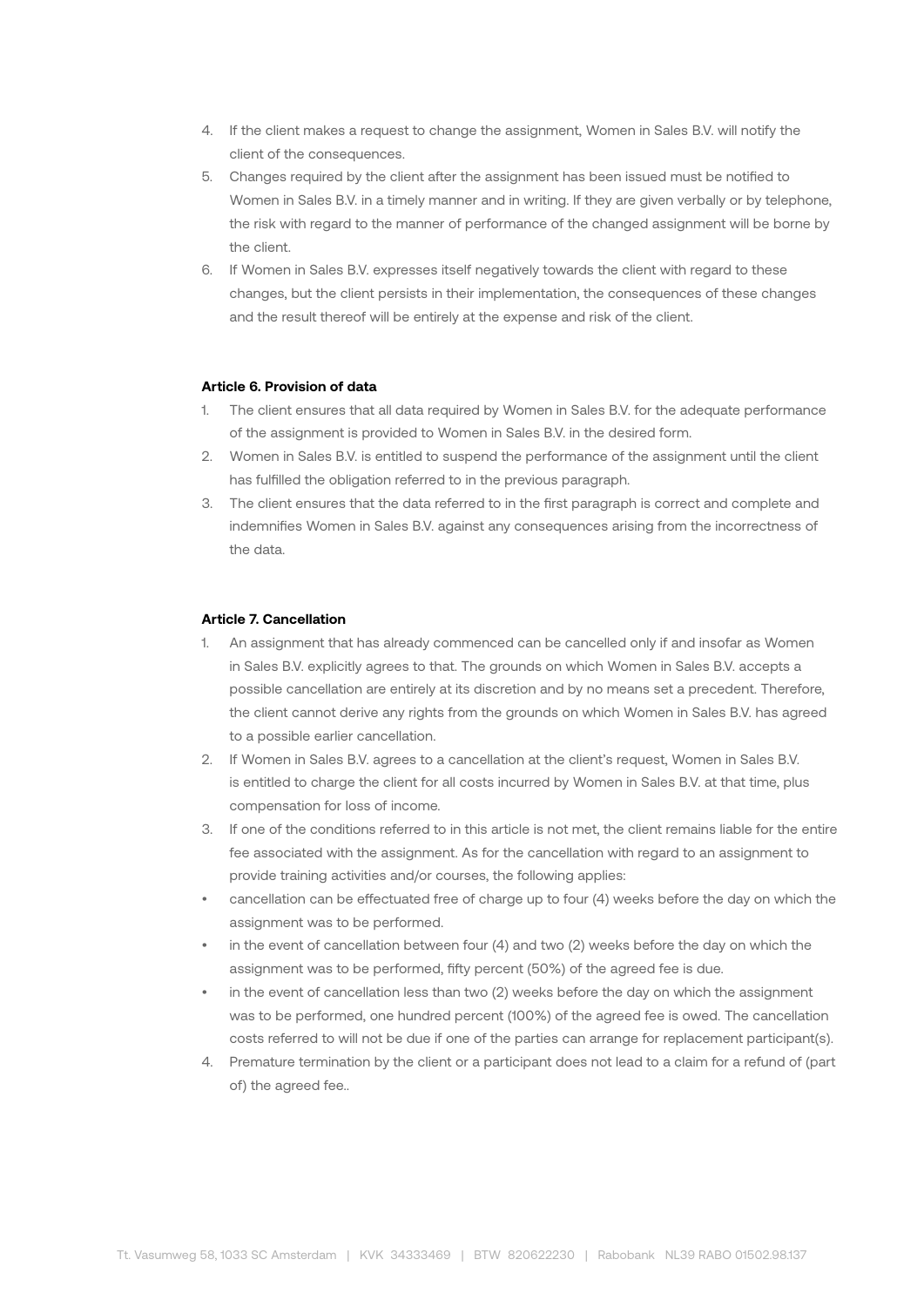#### **Article 8. Completion time**

If in the context of an agreement, a term has been agreed on for the completion of certain activities, this is not a strict deadline, unless explicitly agreed otherwise in writing.

#### **Article 9. Force majeure**

- In the event of force majeure (i.e. any shortcoming that cannot reasonably be attributed to Women in Sales B.V.), the obligations of Women in Sales B.V. will be suspended without the client being entitled to compensation of costs, damage or interest on that basis.
- 2. If the period during which Women in Sales B.V. cannot fulfil its obligations due to force majeure lasts longer than two (2) months, both parties are authorised to terminate the agreement without any right to compensation. Women in Sales B.V. will immediately notify the client of any force majeure situation, after which the term referred to above will commence.
- 3. If Women in Sales B.V. has already fulfilled some of its obligations when the situation of force majeure commenced, or can only fulfil its obligations partially, it will be entitled to separately invoice any part of the assignment already performed or feasible and the client will be obliged to pay this invoice as if it concerned a separate assignment.

#### **Article 10. Liability**

- 1. Women in Sales B.V. will perform its assignment with the necessary care. Women in Sales B.V. undertakes - given the circumstances - to make a maximum effort, but can never be held liable for the absence of the anticipated result.
- 2. If Women in Sales B.V. is held liable, any liability will be limited to a maximum of the invoice amount of the assignment (excluding VAT), at least, to that part of the assignment to which the liability relates, with a maximum of € 10,000.00 (ten thousand Euros).
- 3. If a third party is engaged for the performance of an assignment, Women in Sales B.V. is never liable for any errors or any shortcoming whatsoever of this third party. Women in Sales B.V. explicitly excludes any liability for damage, for whatever reason, caused by a third party.
- 4. Women in Sales B.V. is only liable for direct damage. Direct damage or loss is limited to:
	- a. reasonable costs, incurred to determine the cause and extent of the damage, insofar as the determination relates to damage within the meaning of these conditions;
	- b. any reasonable costs incurred to ensure the performance of Women in Sales B.V. complies with the agreement, insofar as this can be attributed to Women in Sales B.V. However, this replacement damage will not be compensated if the agreement is dissolved by or at the request of Women in Sales B.V.
	- c. reasonable costs, incurred to prevent or limit damage, insofar as the client demonstrates that these costs have led to a reduction of direct damage within the meaning of these terms and conditions.
- 5. Women in Sales B.V. excludes all liability for indirect damage, consequential damage, lost profit, lost savings, reduced goodwill, damage due to business interruptions, damage as a result of claims from customers of Women in Sales B.V., mutilation or loss of data, damage related to the use of prescribed goods, materials or software from third parties, damage related to the engagement of prescribed suppliers and all forms of damage other than those mentioned in this article, unless they are the result of intent or gross negligence on the part of Women in Sales B.V.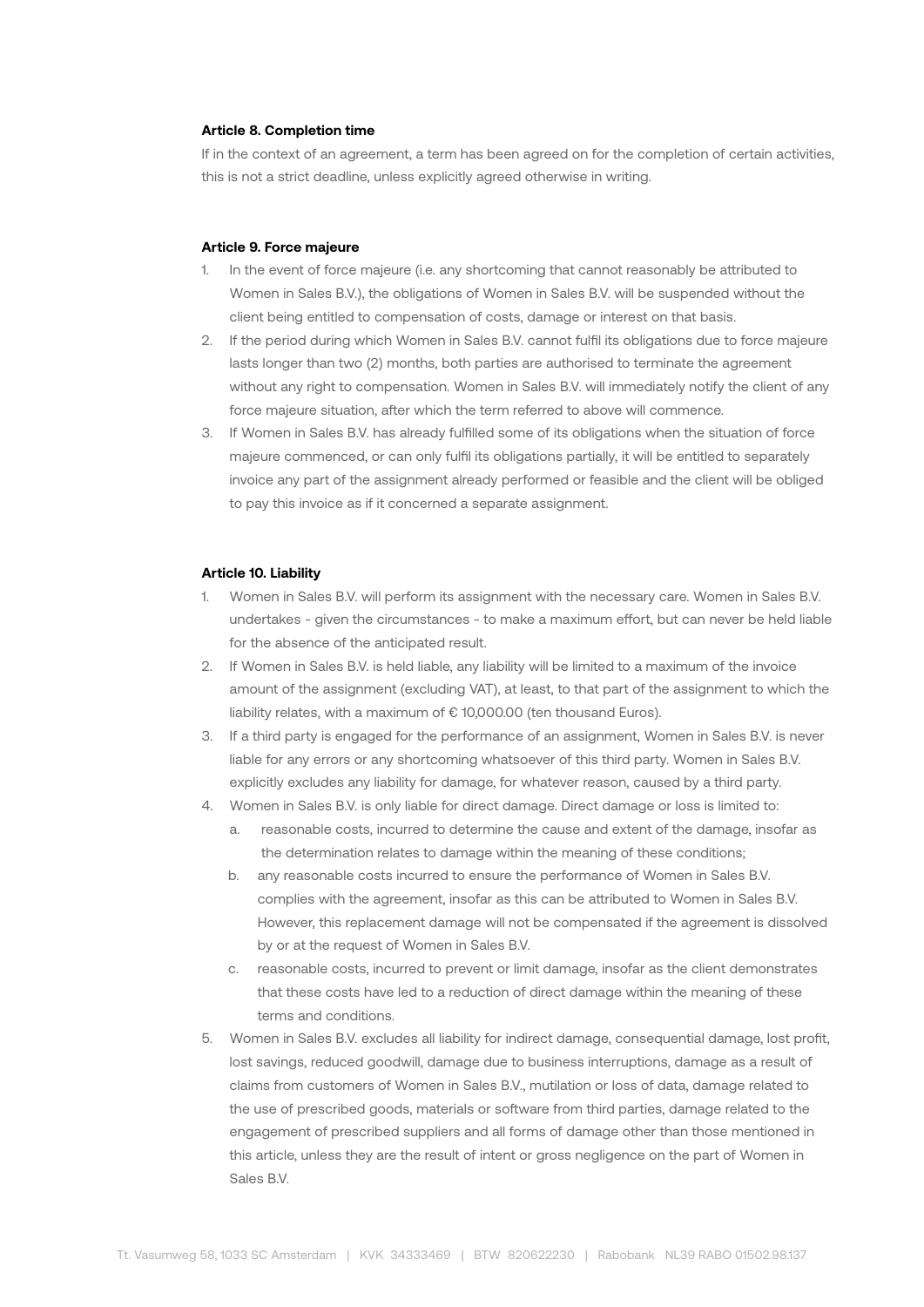- 6. If Women in Sales B.V. is given notice of default, the notice of default must contain a description of the shortcoming that is as complete and detailed as possible, enabling Women in Sales B.V. to respond adequately.
- 7. Any right to compensation arising is always subject to the client reporting the damage to Women in Sales B.V. in writing, as soon as possible after such damage is suffered. Any claim for compensation against Women in Sales B.V. lapses by the mere lapse of 12 months after the damage occurred.
- 8. The client indemnifies Women in Sales B.V. against all third-party claims.
- 9. Notwithstanding the provisions of Sections 7:404 and 7:407, subsection 2 of the Dutch Civil Code, all assignments will be performed.

#### **Article 11. Payment of premiums and tax**

Women in Sales B.V. guarantees the client compliance with social insurance and tax laws with regard to supplied personnel.

#### **Article 12. Taking over supplied workers**

- 1. The client is not permitted to ask a supplied employee to perform work for him under an employment contract, whether or not via third parties, unless the parties explicitly agree otherwise.
- 2. The prohibition referred to in paragraph 1 applies during the term of the assignment as well as for a period of one year after the assignment has terminated.
- 3. If the provisions of this article are violated, the client will owe an immediately due and payable fine of € 10,000 which is not subject to mitigation, without prejudice to Women in Sales B.V.'s right to recover the damage effectively suffered. The forfeited fine does not serve as compensation for damage suffered.

# **Article 13. Protection against hazards**

- 1. In accordance with Section 7:658 of the Dutch Civil Code, the client must fulfil its duty of care and protect the supplier worker from harm. In the same way as provided for in the law, the client is liable towards the supplied worker for damage that he suffers in the performance of his work. The client explicitly indemnifies Women in Sales B.V. if Women in Sales B.V. is held liable by the supplied worker with regard to this damage.
- 2. If Women in Sales B.V. is held liable by the supplied worker for damage for which the client is liable, and has paid compensation in that context, it has a right of recourse against the client for the entire amount it has paid (as well as costs, etc.).

#### **Article 14. Good commissioning**

- 1. When supervising, as well as in relation to performing duties, the client conducts himself towards the supplied worker in the same correct manner as he is obliged towards his own employees.
- 2. The client is not permitted in turn to make the supplied worker available to third parties (the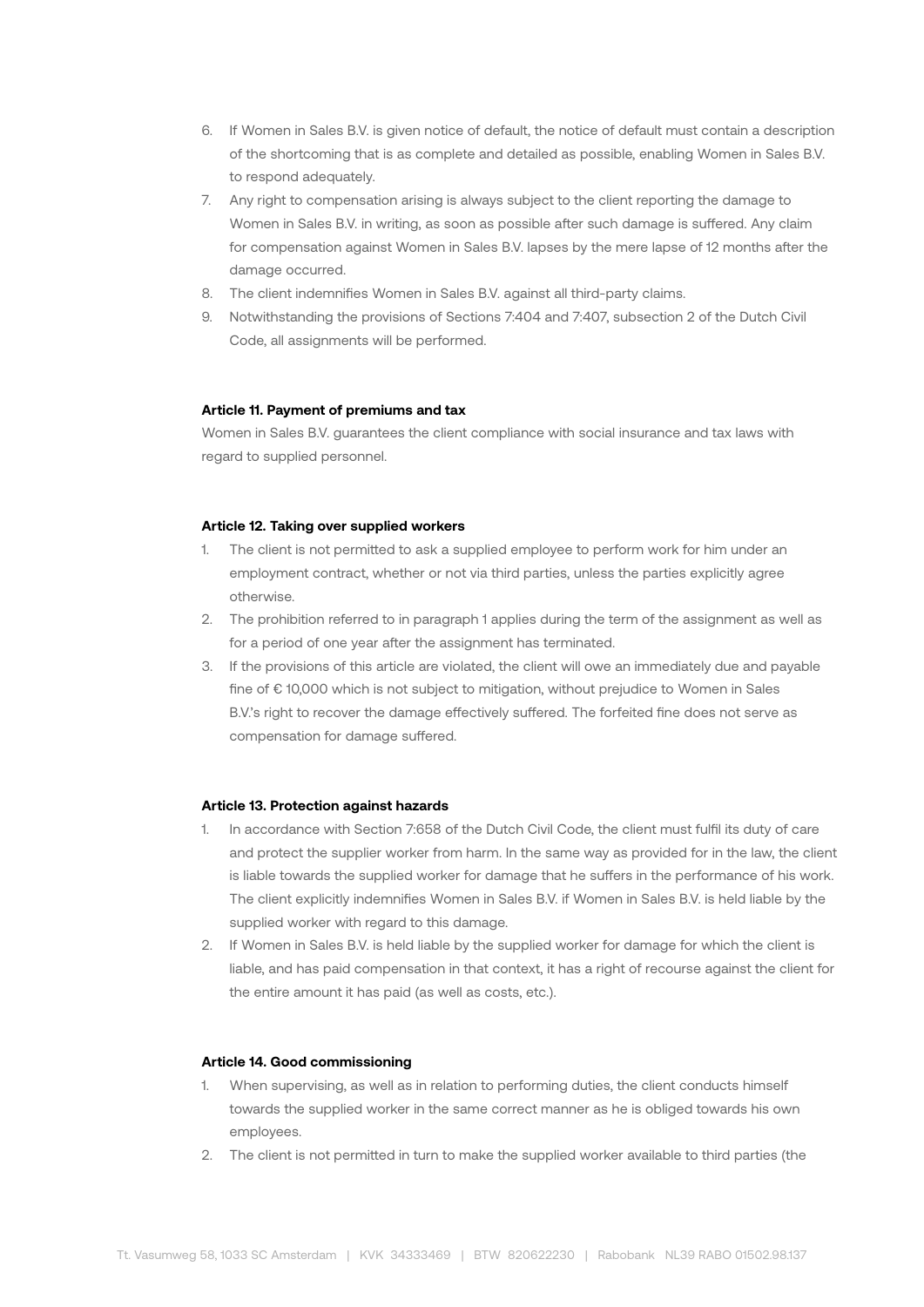performance of work for this third party under the supervision/direction of a third party). Neither is this permitted if this third party belongs to a group of which the client is a part, as referred to in Section 7:691, subsection 6 of the Dutch Civil Code.

- 3. The client is obliged to have the supplied worker perform the agreed work. Deviations from this must be agreed on in writing by the parties.
- 4. The client is not permitted to employ the supplied worker outside the Netherlands without the prior written consent of Women in Sales B.V.

#### **Article 15. Faults, complaint periods**

- 1. Complaints about the work performed must be reported to Women in Sales B.V. by the client within eight (8) days of discovery, but no later than thirty (30) after completion of the work in question.
- 2. If a complaint is justified, Women in Sales B.V. will still perform the work unless this is no longer possible. If the work cannot be performed after all, the client will have to make this known and plausible.

# **Article 16. Confidentiality**

The parties are bound by a duty of confidentiality regarding all confidential information they obtain from each other or other sources by virtue of their agreement. Information is considered confidential if the other party has designated it as such or if such ensues from the nature of the information.

#### **Article 17. Intellectual property**

- 1. All documents provided by Women in Sales B.V., such as reports, advice, etc., are exclusively intended to be used by the client and may not be reproduced, made public or made available to third parties without the prior consent of Women in Sales B.V.
- 2. Women in Sales B.V. reserves the right to use any increased knowledge as a result of the performance of the assignment for other purposes, insofar as this does not cause any confidential information to be disclosed to third parties.

#### **Article 18. Payment**

- Payment must be made within 14 days of the invoice date. The client is not authorised to deduct from this amount any amount due to a counterclaim made by him, by whatever name.
- 2. If the client fails to fulfil his payment obligations in time, he is in default by operation of law. The client owes interest of 1% per month on the amount due and payable from the moment of default.
- 3. In the event of liquidation, bankruptcy, suspension of payments, attachment of the client's assets or in the event an application to that effect has been made, whether or not at its own request, each claim is immediately due and payable.
- 4. The claims of Women in Sales B.V. are also immediately due and payable in the following cases:
	- a. if after concluding the agreement, Women in Sales B.V. becomes aware of circumstances that give it good grounds to believe the client will not fulfil its obligations.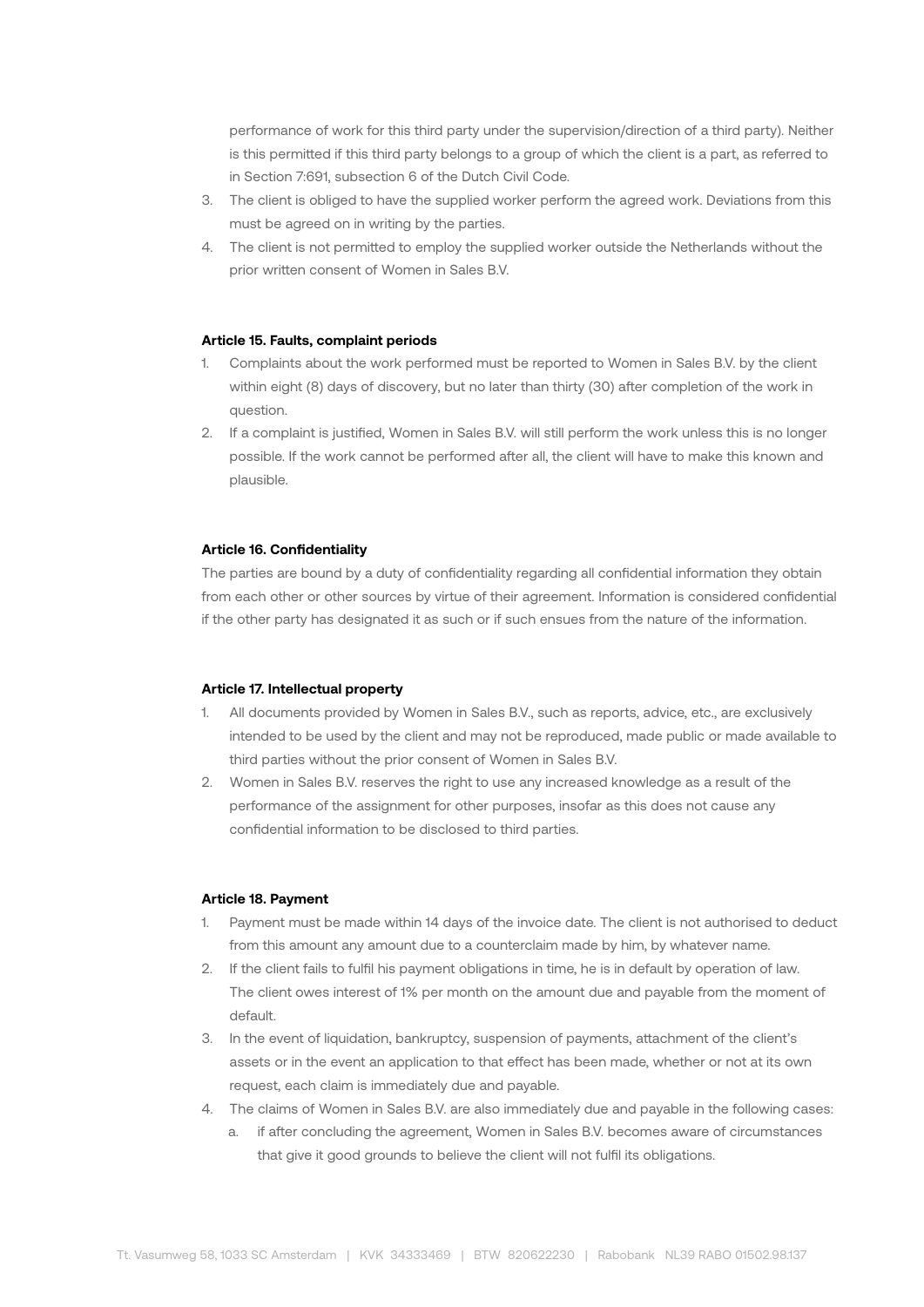- b. if Women in Sales B.V. has at any time requested to provide security for the fulfilment of the (payment) obligations and this security is not forthcoming or is insufficient.
- 5. Payments made by the client first always serve to settle all interest and costs owed and secondly to settle the oldest claims, even if the client argues the payment relates to an invoice of a later date.

# **Article 19. Collection costs**

- 1. If the Client fails to fulfil one or several of its obligations, all judicial and extrajudicial costs incurred to collect payment will be at the expense of the client.
- 2. Without prejudice to the right to obtain full compensation, these costs amount to at least 15% of the amount to be claimed or the costs effectively incurred to obtain payment.

#### **Article 20. Suspension and termination**

- 1. In all cases, Women in Sales B.V. is entitled to suspend the (further) performance of the agreement or to terminate the agreement in the event of a situation as described in Article 14, paragraphs 3 and 4 or if the client does not, not timely or not properly fulfil any obligation, without prejudice to the right of Women in Sales B.V. to claim full compensation.
- 2. Women in Sales B.V. is never liable for any damage on the part of the client as a result of the client failing to fulfil its obligations correctly and Women in Sales B.V. has suspended or terminated the performance of the agreement on that basis.

#### **Article 21. Choice of law and disputes**

The agreement as well as the assignment, application and quotation Women in Sales B.V. are fully governed by Dutch law. The applicability of conditions used by the client is explicitly excluded at all times, except in the case of deviations explicitly agreed on in writing. In all disputes, both parties can turn to the competent civil court if they cannot reach an agreement in mutual consultation. In any case, the court in Amsterdam has jurisdiction to hear these disputes.